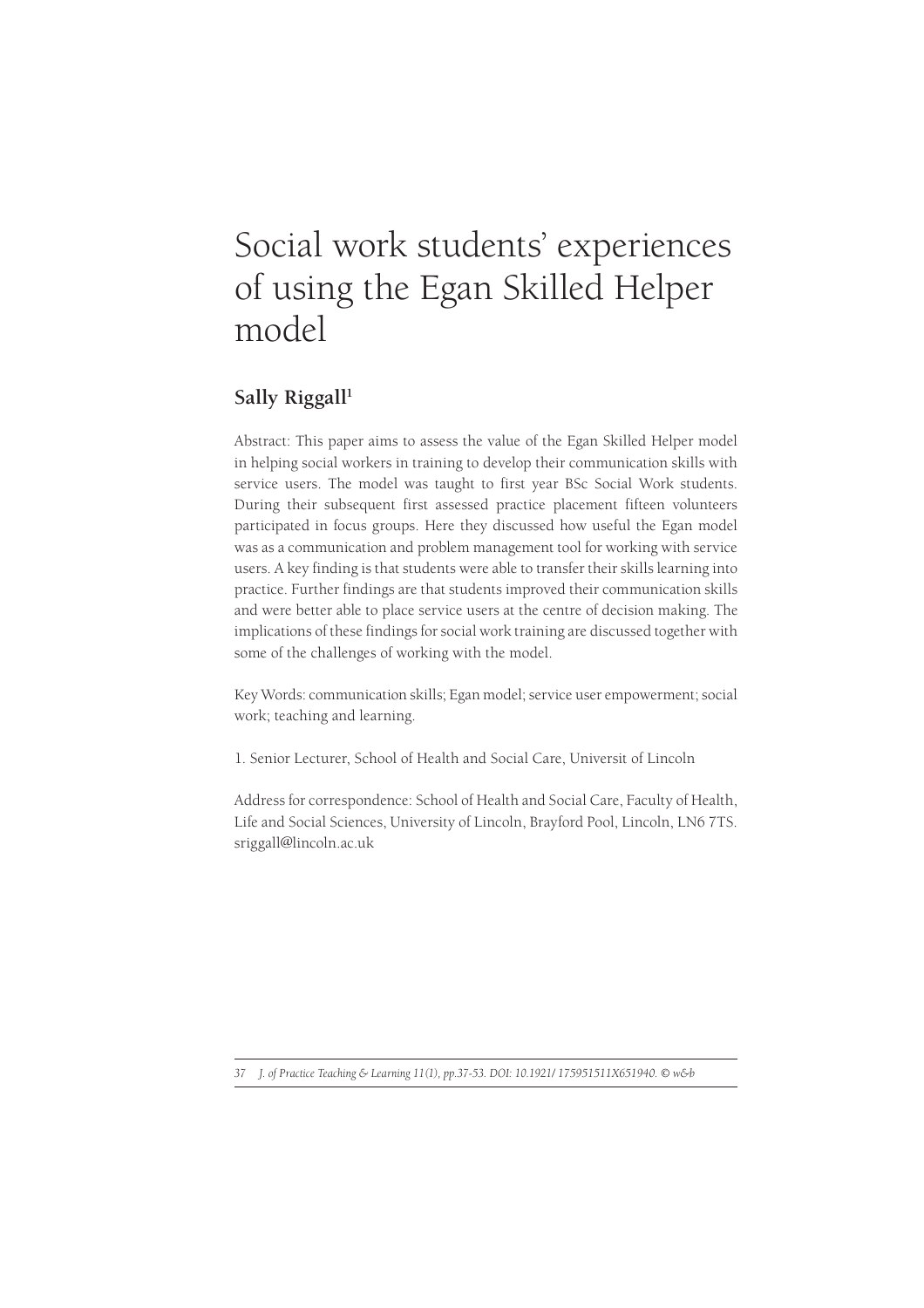# **Introduction**

This paper examines how learning the Egan Skilled Helper model equips BSc Social Work students with effective communication skills which place service users at the centre of the helping process. An additional aim is to find out whether this learning can be transferred into practice.

Helping students to develop effective, empathic communication skills is an established tradition within social work teaching programmes. However, there is little research which explores the process and effect of teaching and learning in terms of communication skills and their theoretical base. Trevithick et al. (2004) undertook for the Social Care Institute for Excellence a knowledge review of teaching and learning of communication skills in social work education. In their review Trevithick et al. found that out of 8023 relevant papers only 16 addressed a theoretical underpinning to communication skills development. No papers were identified that commented on students' experience of different communication models or their preferences. Trevithick et al. (2004) found there was little evidence of evaluation of underpinning knowledge being carried out and even less consideration relating to how successful the transfer of learning is into practice. Trevithick et al. argue that skills learning needs to be based on a proven knowledge base that is relevant to social work and that skills learned should be integrated into practice learning. The Social Work Taskforce Report (2010 p. 21) emphasises the importance of social workers being able to work in a person-centred manner 'to support people to manage their own affairs where possible and to assist in finding solutions which balance choice and control for the individual.'

Social work students commonly and mistakenly believe their role is to tell service users what to do. The Skilled Helper model, developed by Gerard Egan, was chosen for this study because it specifically addresses this values issue. The model helps students to enable service users to take responsibility for their own decision making. The threestage model is complex and cumulative in its development of skills. It emphasises the importance of developing empathic relationships with service users, describes how to encourage people to talk about their lives and to establish exactly what their needs are. Solutions to problems are then sought together. Egan refers throughout his work to 'clients' rather than 'service users' and this paper uses these terms interchangeably.

The overall project has been influenced by a number of papers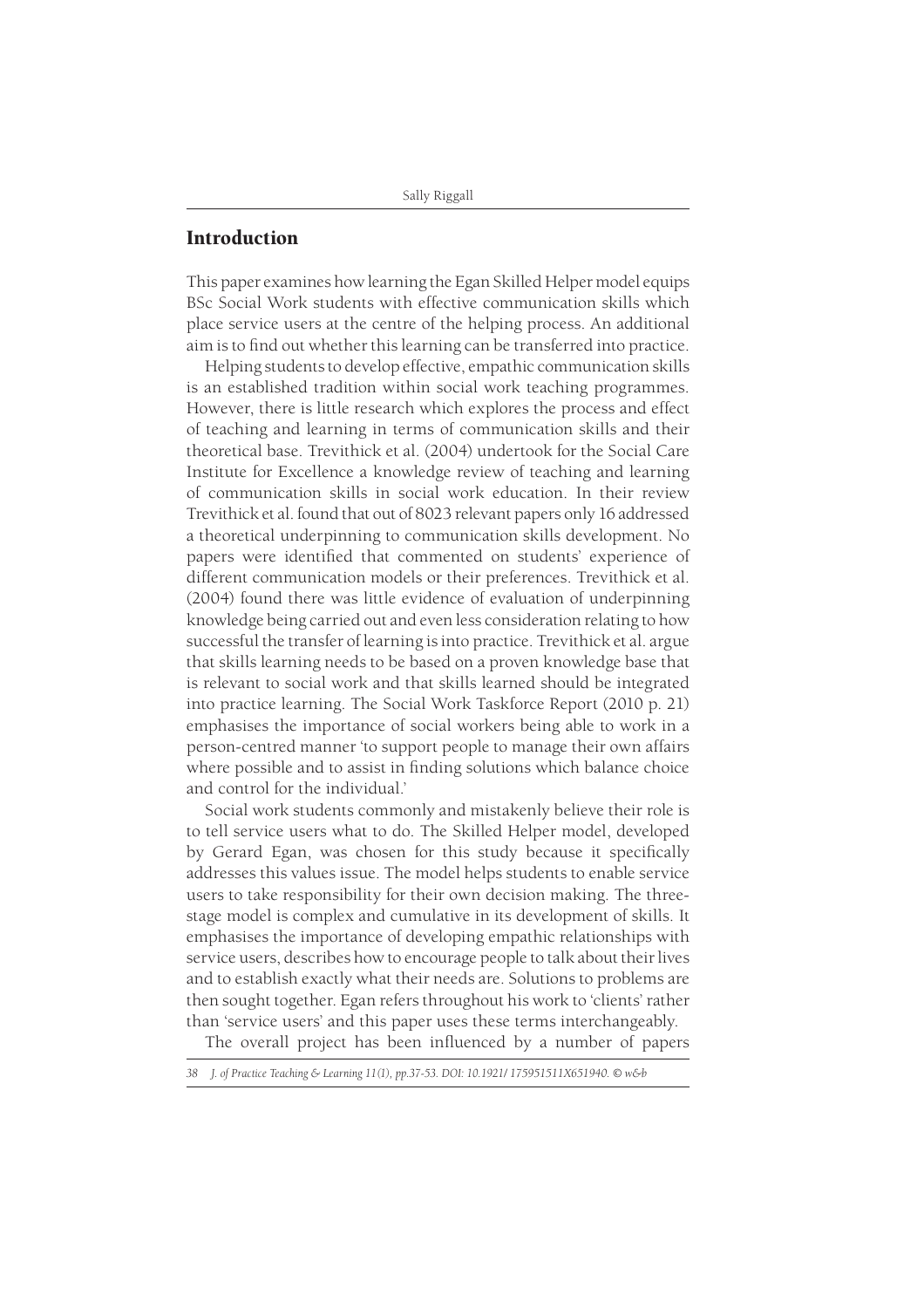which investigate social workers' use of empathy and the teaching of communication skills. Forrester et al. (2008 p. 41-51) highlighted the importance of empathic responding skills in social work and especially in forming good working relationships with service users and their families. Their findings established that social workers who were skilled in using empathic responses encouraged parents to be much more open about what was happening in their families than social workers who lacked these skills. Forrester et al. commented that most social workers did not use empathy and reflection or summarising skills, favouring instead interventions which consisted in the main of a series of closed questions. They found that questions outnumbered complex empathic reflections by more than fifteen to one. Complex reflections are where information, feelings, behaviours and thoughts from input other than the immediately preceding sentence from the client is reflected back. These were rarely used. Forrester et al. emphasised the importance of raising concerns in a climate which highlights to service users their existing strengths, a factor which is seldom prioritised by social workers. The authors found a relationship between the use of complex reflections and increased client disclosure. They concluded that raising concerns in an empathic manner would increase social workers' likelihood of keeping and maintaining their relationship with both the parent and child.

The importance of empathic responding is also highlighted in a survey of communications skills teaching undertaken by Dinham et al. (2003) who stressed the importance of understanding the problems of service users. The authors also emphasised the essentiality of a coherent knowledge framework to underpin skills teaching and learning. They indicate that the framework should have a well established base of values and principles that encompass service user empowerment, i.e. working with service users to produce agreed outcomes. In their work with children with disabilities, Woodcock and Tregaskis (2008) highlighted the need for social workers in training to develop active listening skills which help parents to express their feelings of anger and frustration in a safe and non-judgemental environment. The authors focused on the finding from Trevithick et al. (2004) which established the centrality of communications skills teaching within the social work degree. Woodcock and Tregaskis agreed with Trevithick that a lack of an underpinning knowledge base when teaching communications skills was a serious omission and if this was addressed, it would enable skills

*<sup>39</sup> J. of Practice Teaching & Learning 11(1), pp.37-53. DOI: 10.1921/ 175951511X651940. © w&b*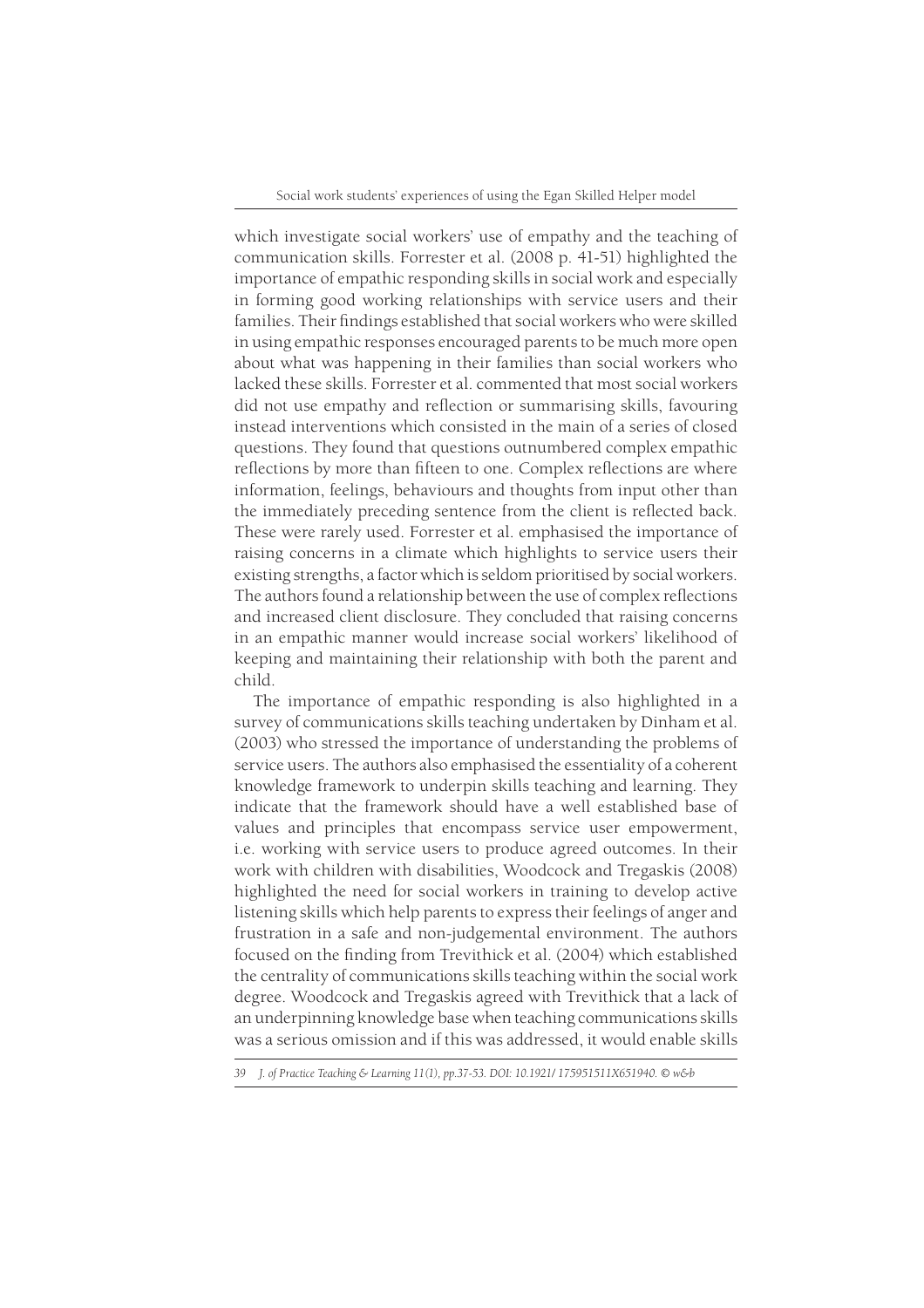to be applied more easily in different settings. This point was also raised by Moss et al. (2007:711) whose research found that 'communication skills have been taught but not reflected upon; experienced but not theorised.'

The Egan Skilled Helper model provides an underpinning framework which provides structure for students in their communication with service users.

Egan (2010) draws from a number of theorists in presenting his model, including Carl Rogers who, as Egan states in an interview with Sugarman (1995), was highly influential. Rogers writes at length about the power of empathic responding and how difficult it is to accomplish. However, this one skill is the key factor that enables the client to grow and change in a climate of understanding or a good attempt at understanding (Rogers, 1961). While Egan draws widely from Rogers's theory in his analysis of the importance of building a non-judgemental relationship with the client in stage one of his model, he nevertheless states clearly in his interview with Sugarman that empathic responding, unconditional positive regard and congruence are not enough to evoke change. As a result of this thinking, Egan developed his Skilled Helper model which emphasises both the relationship and client action. Within the model, stage one skills involve finding out what is currently going on for the client. The client is listened to with empathy; challenging skills are used, again with empathy not only to help the client learn about their own ways of being but also to help them acknowledge and build on their own strengths. In stage two, the preferred picture is identified and goals devised. At all times the client is encouraged to state what they want or need that might help them. Finally, in stage three, the client, with assistance from the helper, develops strategies to achieve their goals. Using the model may enable the student social worker to maintain a client-centred approach by empathically responding to service users, challenging them appropriately and placing them at the centre of decision making. The study which forms the basis for this paper sets out to investigate the way that students make use of this model in practice.

*<sup>40</sup> J. of Practice Teaching & Learning 11(1), pp.37-53. DOI: 10.1921/ 175951511X651940. © w&b*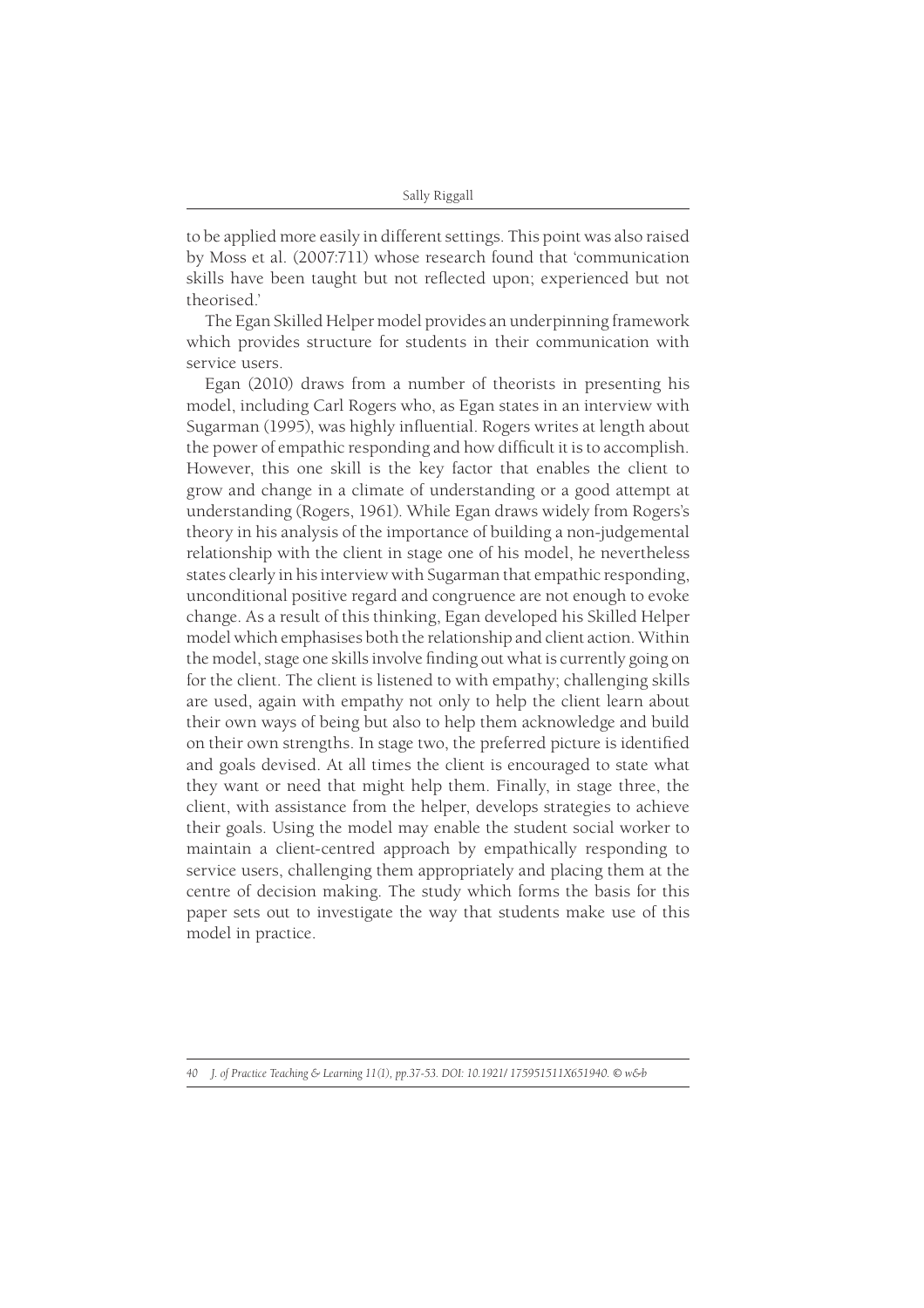# Study aims and methodology

This is a small scale study, the aim of which is to assess how valuable the Egan Skilled Helper Model is in helping social workers in training to develop their communication skills. The study primarily explores ways of keeping the service user at the centre of decision making. The study also investigates whether learning was effectively transferred into practice with service users.

The model was taught to two different groups. The first comprised full-time social work students (who had little experience of working with service users) and the second consisted of part-time students on the employment-based course (who had substantial experience and held a case-load). Both groups learned the model within the Communicating and Engaging with Others module.

#### **Methodology: Full-time students**

The model was taught to the full-time students in the term prior to their first practice placement. The module consisted of five full days of workshops, over a five week period, where students learned and practised the model with each other. Six groups, 115 students in total, attended. On the final day of the module, a request was made to the whole group for volunteers to take part in focus group sessions which would be held during their first social work practice placement. The objective was for students to employ the Egan model with service users during their placement and reflect on how the model had helped them to place decision making control with service users.

A limitation of the study is that only five students from this group (three women and two men) subsequently took part in each of four focus groups. All the students were white British (a further limitation), and aged in their twenties and thirties. None of the students had any previous social work experience. In the focus groups, students gave feedback on how useful they had found the model. The sessions lasted between 30 and 60 minutes and were recorded electronically and then transcribed.

Approval for the project was given by the Ethics Committee at the University of Lincoln. The students maintained the confidentiality of service users with whom they worked and no information was used which would have identified any individual.

*<sup>41</sup> J. of Practice Teaching & Learning 11(1), pp.37-53. DOI: 10.1921/ 175951511X651940. © w&b*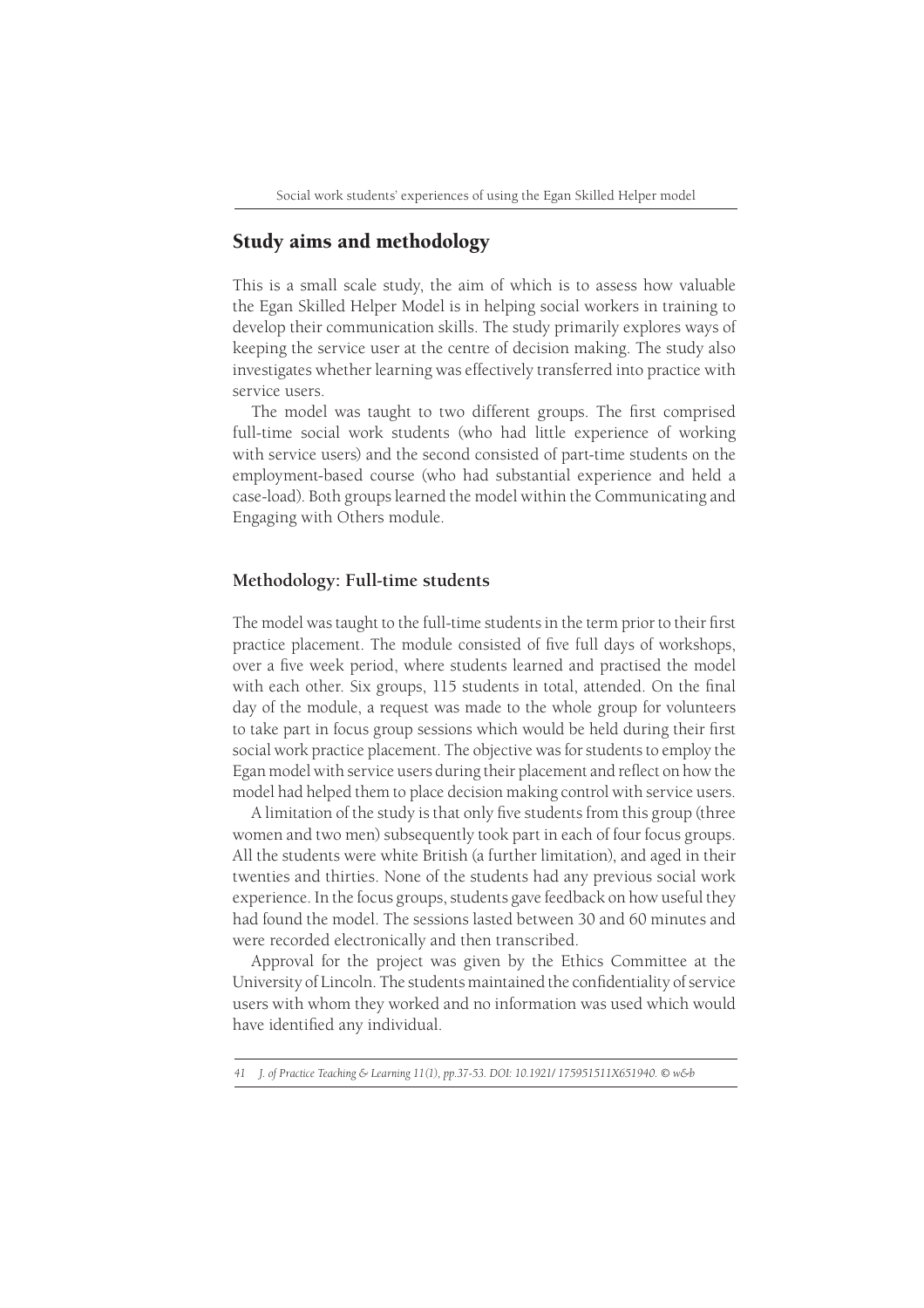#### **Methodology: Part-time, employment-based students**

A separate group of ten part-time students taking part in this study were day-released from their workplaces and already held a case load of service users. These students studied and practised the model in a similar way to the full-time students over a period of four weeks for one day per week. A request was made for volunteers to participate in one focus group session one month after the module finished. All ten students (eight women and two men, all white British with an average age of 30) agreed to take part. In the focus group they reflected on their experience of using the model with service users and commented on how it had changed their practice. The session lasted for one hour and was again recorded electronically. Participants in this group had considerably more experience of working with service users than the full-time group.

A distinction is made between the two groups in the presentation of the data. This is because the employment-based students already had an existing relationship with service users and were changing the way they used communication skills. This contrasted with the full-time students who were beginning their first practice placement and thus forming new relationships.

## **Methodology applicable to both groups**

Participants of both focus groups were asked to comment on the following:

- How had students developed their communication skills as a result of learning the Egan model?
- What impact did using the model have on placing the service user at the centre of the helping process?
- How effective was the transfer of knowledge from the classroom into practice?

An oral method of collecting data as opposed to written feedback was chosen for the study because it placed less pressure on students and at the same time promoted a far more detailed and dynamic response which was in line with the model itself. All of the participants were keen to contribute their experiences to the study.

*42 J. of Practice Teaching & Learning 11(1), pp.37-53. DOI: 10.1921/ 175951511X651940. © w&b*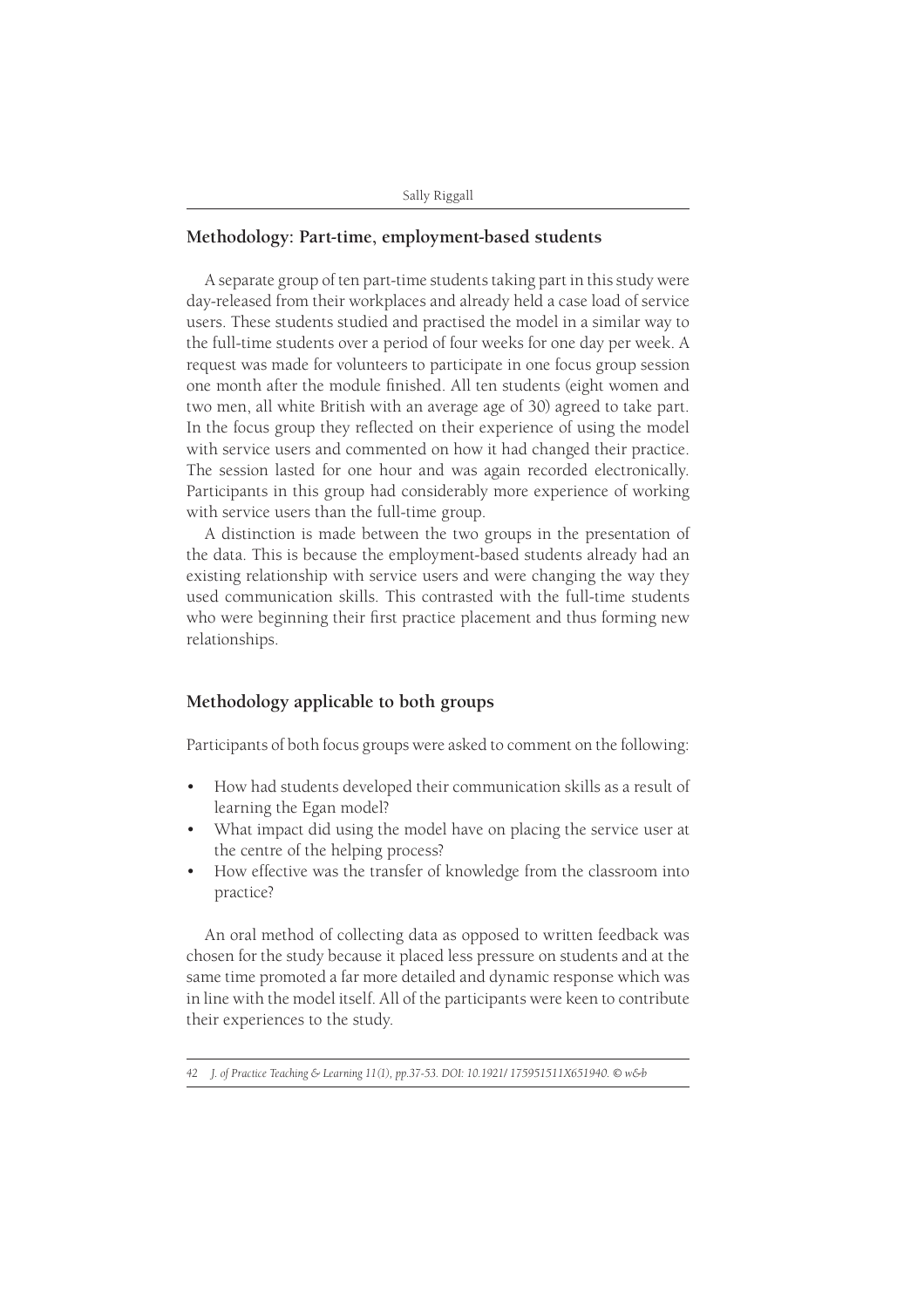# Findings

The students who took part in this study were working in a variety of settings, some statutory, some voluntary. In order to maintain confidentiality, quotations from the full-time students are given the prefix 'F' and the employment-based, part-time students are prefixed with 'P'.

# How students developed their communication skills as a result of learning the Egan model

#### **The importance of having a framework to follow**

The first point raised by the students concerned how the model helped them to develop confidence in their communication skills and understand how their relationship with the service user was progressing. A factor that contributed to developing students' confidence was having a 'map' to follow. Egan (2010) writes about helpers holding the model in their heads as a map so they know where they are going with it and this was echoed by a student from group F who stated:

*It's my bible that guides me to be the way I want to be. It's good.*

This was also confirmed by another group F student who stated that having a model from which to work was useful:

It has definitely helped having a model in your head when doing assessments, when we were first told we would be doing assessments that's the first thing I thought about. *It was worth learning.*

# **Developing relationships**

The students reported that the Egan model also helped them to gain rapport with service users. As mentioned previously, Egan's humanistic relationship building skills are taken from Carl Rogers's (1961) work where Rogers states that it is the attempt at empathy that develops the relationship rather than getting it right. He states that the client will soon clarify what they really

*<sup>43</sup> J. of Practice Teaching & Learning 11(1), pp.37-53. DOI: 10.1921/ 175951511X651940. © w&b*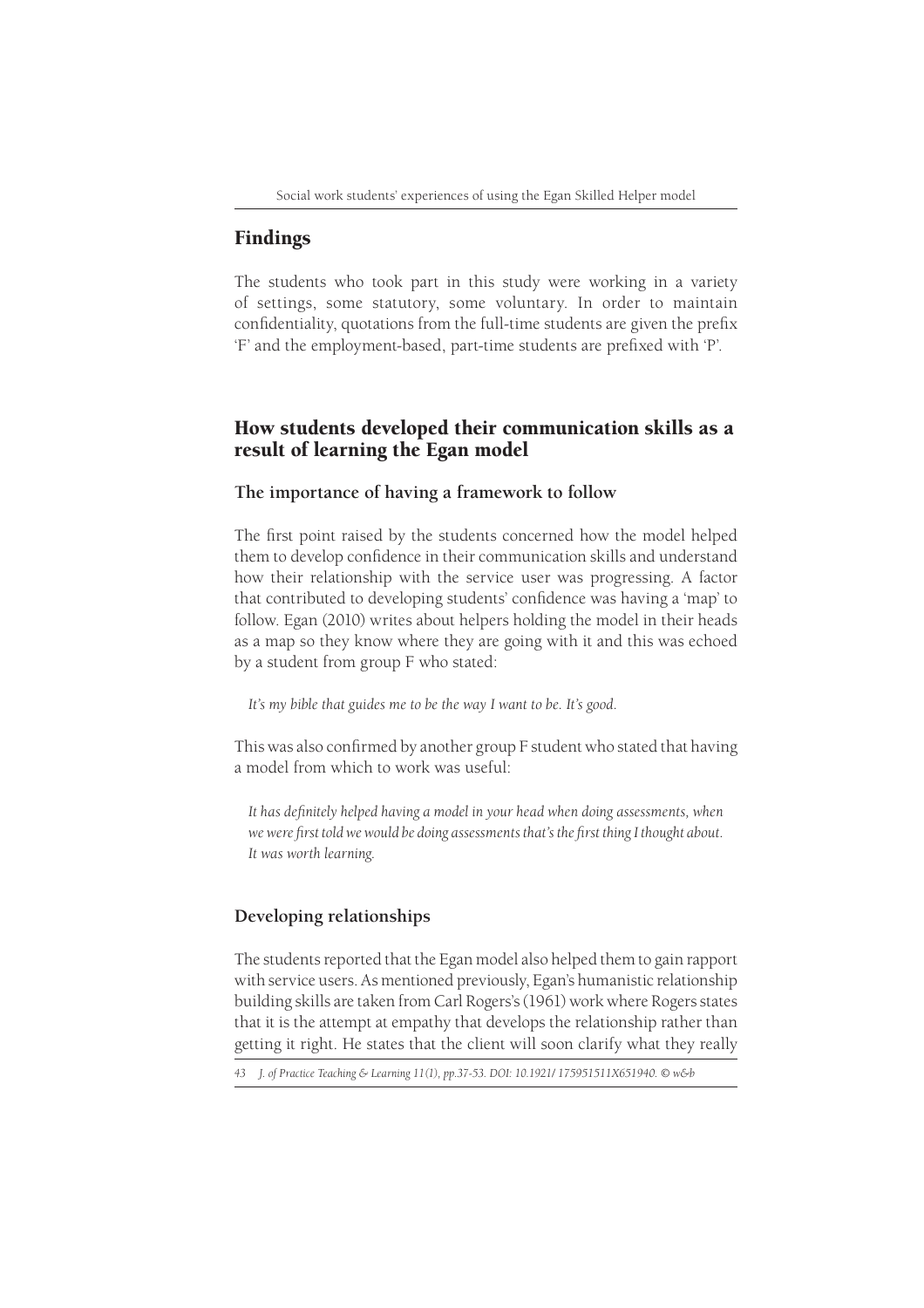feel and mean if the helper tries to be empathic. The following point from a group F student illustrated his developing skills:

The first time I tried to use an empathic response she replied 'of course it isn't!' So I *thought, 'OK, she's put me right'. I know it is about having a go at being empathic though.*

As stated, students from the part-time Employment-based BSc in Social Work were more experienced in working with service users and already had their own ways of working. One student from this group demonstrated the effect of learning active listening skills from the Egan model:

*I used the model with the whole family. What I found was that they all got a chance, without anybody criticising them, to say what they felt and to just have someone there as a medium to sit and allow them to do that. It really worked for that family.*

# **Developing empathic responding skills**

Gaining rapport with the client by using empathic reflections is an essential skill (Forrester et al., 2008) and an important part of the Egan model. A group P student demonstrated she was able to reflect on using empathic responses:

*I worked with a person whose husband had been diagnosed with a terminal illness. It was hard to get through to her. When she had unloaded, I used the empathic response: 'from what you have said to me I think you are really scared and you are really trying to protect your husband but you are worried about what is going to happen'. I didn't realise at the time but I said what she was feeling. And she got my hands and kind of cried and that bit, I wasn't actually comfortable with. I think if I hadn't used that response… I don't think I would have been where I was with that lady or her husband and I don't think we would have got things right to be perfectly honest so it was really useful for that but on the other hand it took a bit of, you know ….*

The above participant has highlighted the effect of employing Egan's skills of fully engaging with what a client might be thinking and feeling. She demonstrated how unused clients might be to a demonstration of understanding at this level and also how challenging this was for her too. Currer (2007) comments that social workers often find it difficult to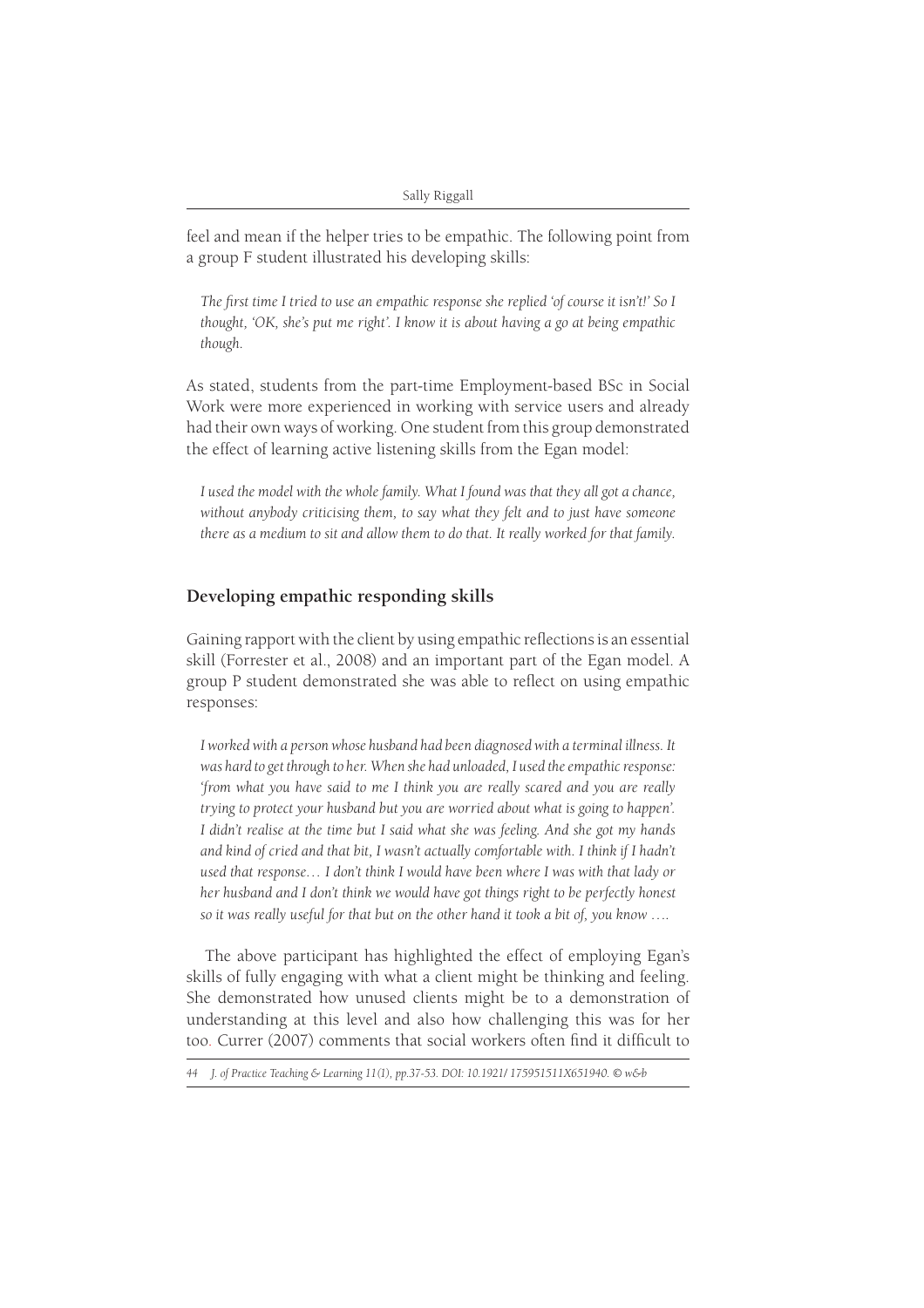respond to strong emotional reactions from service users fearing opening the floodgates and causing more harm than good. Assisting students to first anticipate and then work with strong emotional reactions would need to be included in the teaching of the Egan model.

## **Developing challenging skills**

The model describes how to use challenging skills. However, challenging was not alluded to so frequently by students and it seems this is a more difficult aspect of the model with which to get to grips. Egan (2010) writes at length about this area and states that good, effective challenging is essential in helping clients to manage their situations better. Only one student (from group P) discussed the area of challenging and it is clear that she was hesitant in using this skill:

I think it's about recognising when not to use it as well. I don't know whether it is because I recognised that it was not going to be useful or that I was frightened of using it.

Although the student demonstrated the ability to be reflective there is clearly a difficulty in using challenging skills. Raising concerns by using challenging skills distinguishes social work from counselling (Forrester et al., 2008) and as such, is an important skill for workers to develop. Assisting students to develop confidence in practising challenging might be a useful development with future groups.

## **Assisting service users to plan action**

The study indicates that although some students found the first part of the model (active listening skills) the easiest to remember, students who used all three stages of the model experienced this as most beneficial in aiding clients to action. One student from group P who worked with children with profound learning disabilities demonstrated that using the model had had an effect on both the client's action and also on developing the relationship:

I started off using the first stage with children with their parents, talking to them and *using empathic responses when they are upset and I've been building a relationship* 

*<sup>45</sup> J. of Practice Teaching & Learning 11(1), pp.37-53. DOI: 10.1921/ 175951511X651940. © w&b*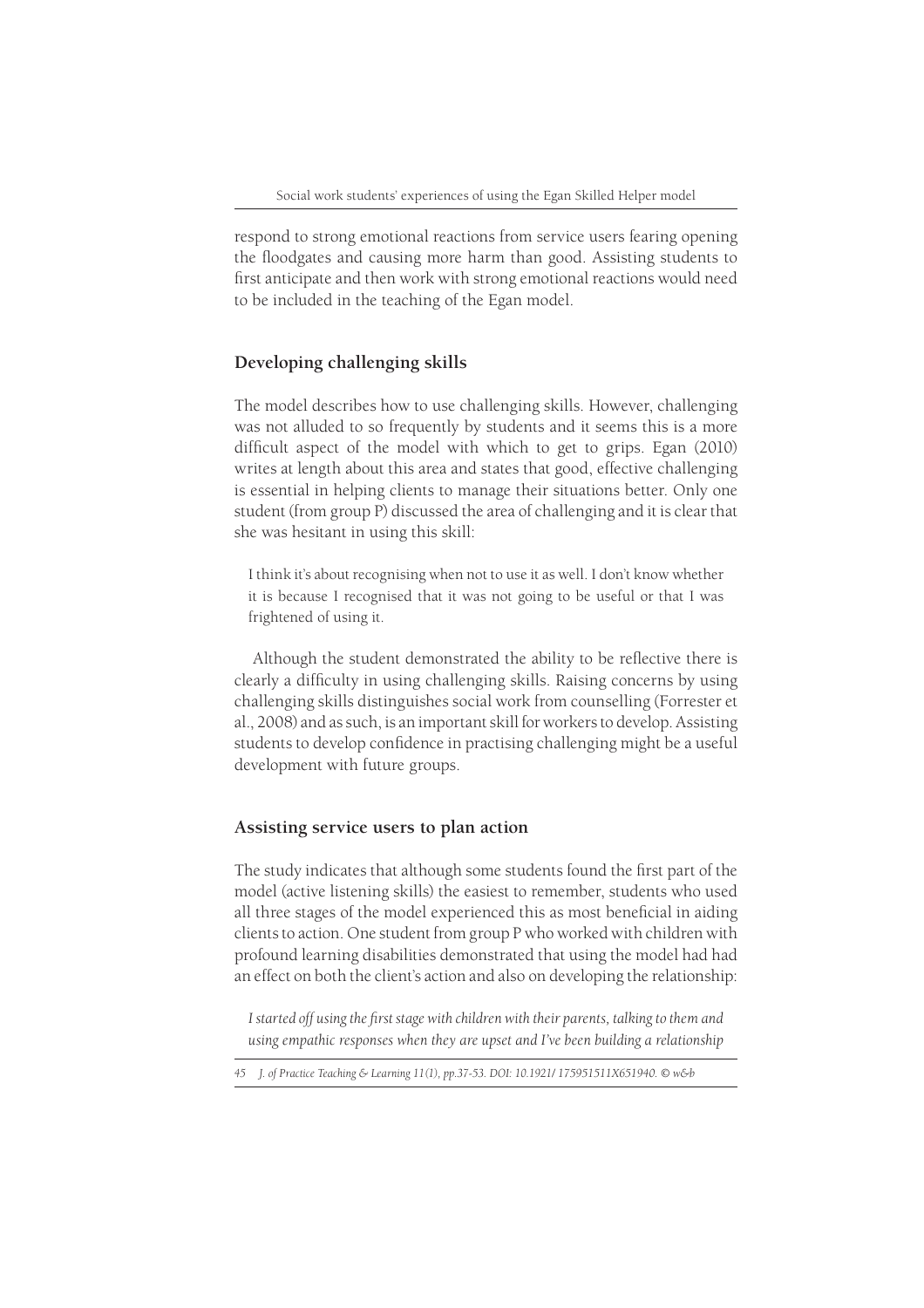*up with a parent to the point where in his review he pointed out he had a good bond with me. We have started with the little things and we are building up to the bigger things, for example getting pictures up on the walls. The little things build onto the bigger things. It just seems to be working really well.*

The above point illustrates that students learn from the model to set goals with their service users and that these goals do not have to be huge, small changes are useful in themselves (Egan, 2010).

# **Debating the usefulness of the model**

One student from group P felt that learning the Egan model had taught him nothing new. He felt that he employed the skills naturally, stating:

*There isn't the chance to sit back and empathise, as good and as useful as you would say that would be. We are doing a lot of the Egan model anyway because it is what we do.*

The above student already had skills of which he was unaware but according to Koprowska (2010) tutors need to help students to build on communication skills they already possess. The comment above demonstrates that helping students to develop conscious awareness of the difference between skills they bring to the classroom already and new skill development based on theory is a challenge for tutors. The student also highlighted time pressures he was under and how he felt it was too time-consuming to use empathic responses. However, other students commented that time spent using these skills moved the client towards action and resolution more quickly. This will be discussed later in the next section of this paper.

#### **Keeping the service user at the centre of the process**

#### *Empowerment*

The study sought to find out whether using the Egan model helped students to place the service user at the centre of decision making. This was found to be the case with the following group F student: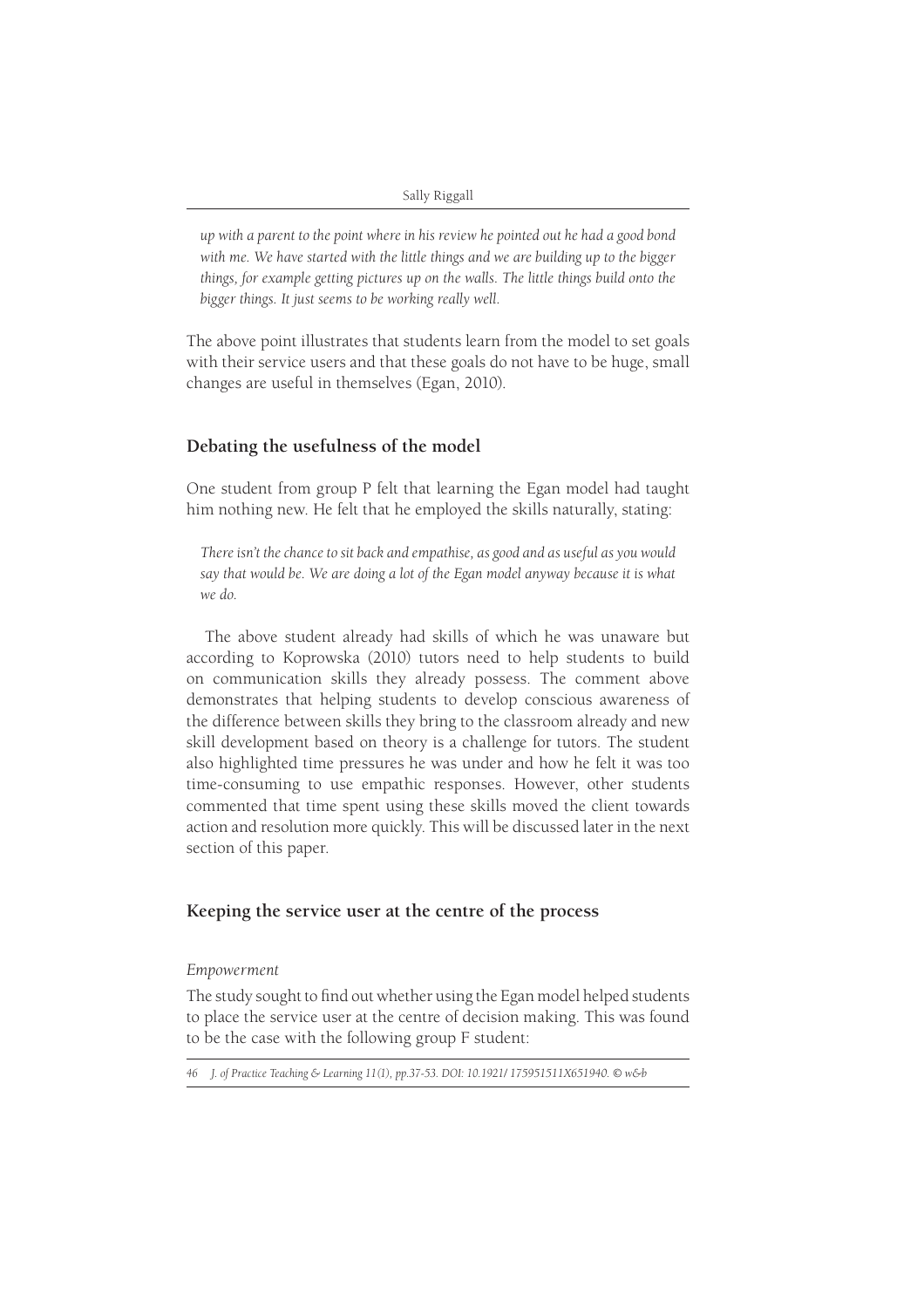*Reflections are much better than asking direct questions, you're prompting but it fl ows nicely. They are making their own decisions. We're asking them what they would like and the responses are a lot better and we're getting to action quite a lot quicker and they are coming out thinking they've actually done the job. They've had their own power there and made their own decisions and we're just the helpers.*

Another student from group F also commented on how the model helped her to place the service user at the centre of the process and the importance of enabling the client to take control and search out a way of managing their problem more successfully:

*With one client we looked at where was she at now, and through that we moved on to what does she need or want. She wasn't attending school and it turned out she was worried about what was going on at home when she was at school and felt she couldn't attend all day. We talked about different options and in the end it turned out she does want to stay in school and gain a diploma.*

*I* like the model because they are finding the answer. She was saying where she *wanted to be. I felt because she had given a solution she had gone from her head being down coming into the room, not really wanting to engage to being upbeat, open: her complete body language had changed.*

The same student illustrated that she can use the Egan model approach of finding out what the client needs rather than telling the service user what to do:

*So much was going on in her life that you couldn't really comprehend to be honest, for someone of that age to be going through it, but deep down she did want to stay in education and learnt that there was something out there. I don't want to criticise, but the person who has been working with her has been telling her what she should be doing and telling her if she didn't do that how it was going to affect her. I think that is why she has not engaged.*

# **Resisting problem solving**

Learning the Egan model enabled students to curb their natural tendencies of trying to solve things for the service user and of giving advice. Egan

*<sup>47</sup> J. of Practice Teaching & Learning 11(1), pp.37-53. DOI: 10.1921/ 175951511X651940. © w&b*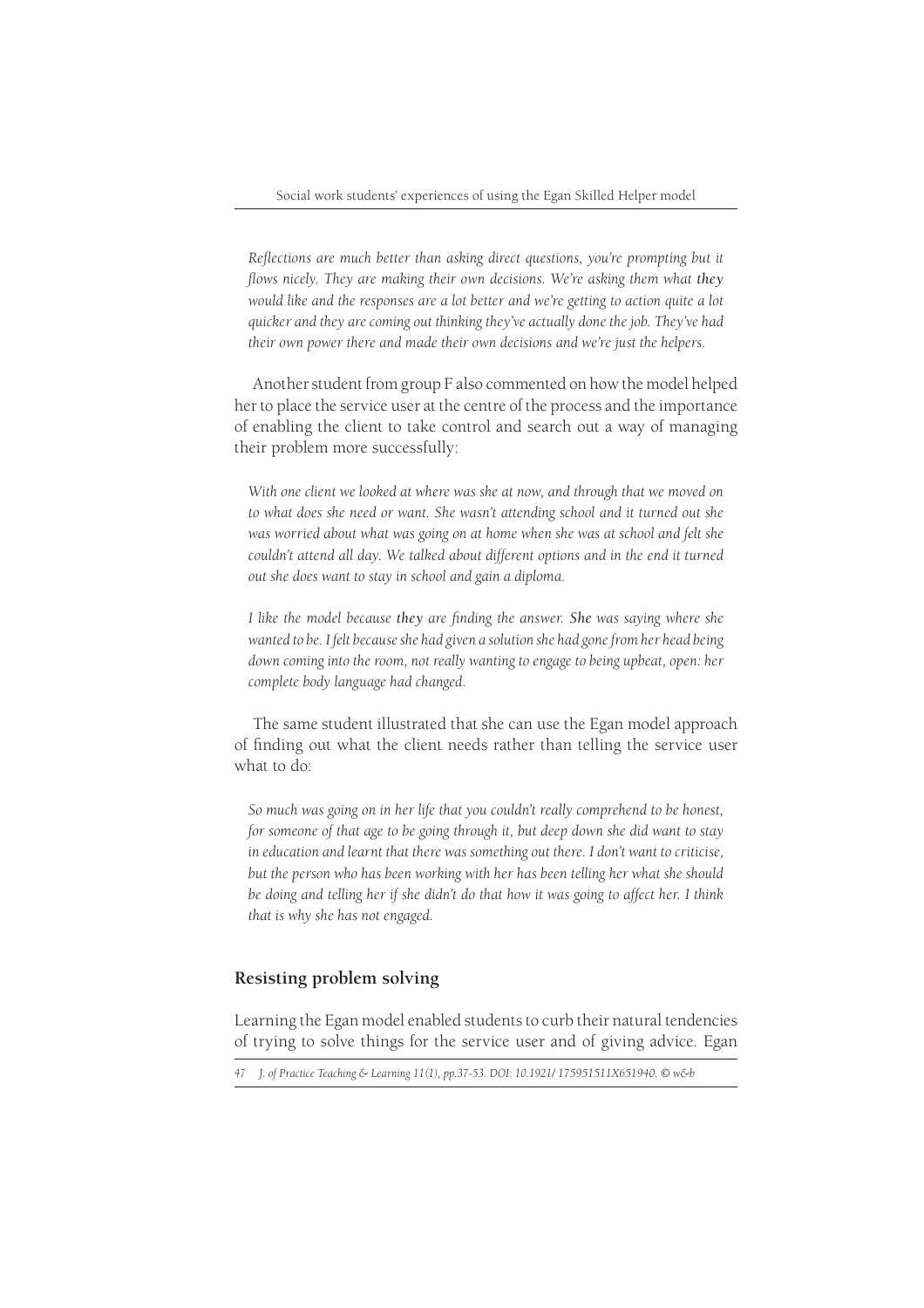(2010) writes about power and control in the relationship and how telling the service user what they should be doing embeds this power differential. This is reflected in the student's comments above.

A group F participant demonstrated she could help the client to own their progress and to move towards becoming a more independent decision maker which is a key aspect of the model:

*At the end of the day it is their life and if they have achieved that all themselves*  with you helping them, then they can take all the credit for that and it helps them *feel better. And if they feel better and can see the possibilities that they could have and they achieve them themselves: they are more likely to stick to that way of life and it's more positive for them.*

Another group F student demonstrated she had absorbed the model into her way of working while at the same time reflecting on her struggle to stay within the client's frame of reference:

*I* use the model and let them talk but in the back of my head or when I reflect, *sometimes I think, 'Oh God, please, just leave the relationship' but you can't say that. It is still there and I've got to do something about that.*

The theme highlighted above is one of the barriers which tutors have encountered in teaching the Egan Skilled Helper model, namely, helping students to learn that their role is not to tell the client what to do but to find out what the client wants or needs and from this to establish realistic and achievable goals. Tutors work with students who frequently ask 'But when can we tell the client what to do?' and 'But what if you *know* what the client ought to do?' Helping students make this leap has been a challenge but one which is fundamental to enabling students to place the service user at the centre of decision making. This is an area that the Egan model addresses clearly by emphasising that the client is the expert on themselves (Egan 2010).

# **Maintaining the transfer of knowledge from the classroom into practice**

Each of the students demonstrated that they had absorbed and remembered the skills they had learned and that they could employ these skills at a

*48 J. of Practice Teaching & Learning 11(1), pp.37-53. DOI: 10.1921/ 175951511X651940. © w&b*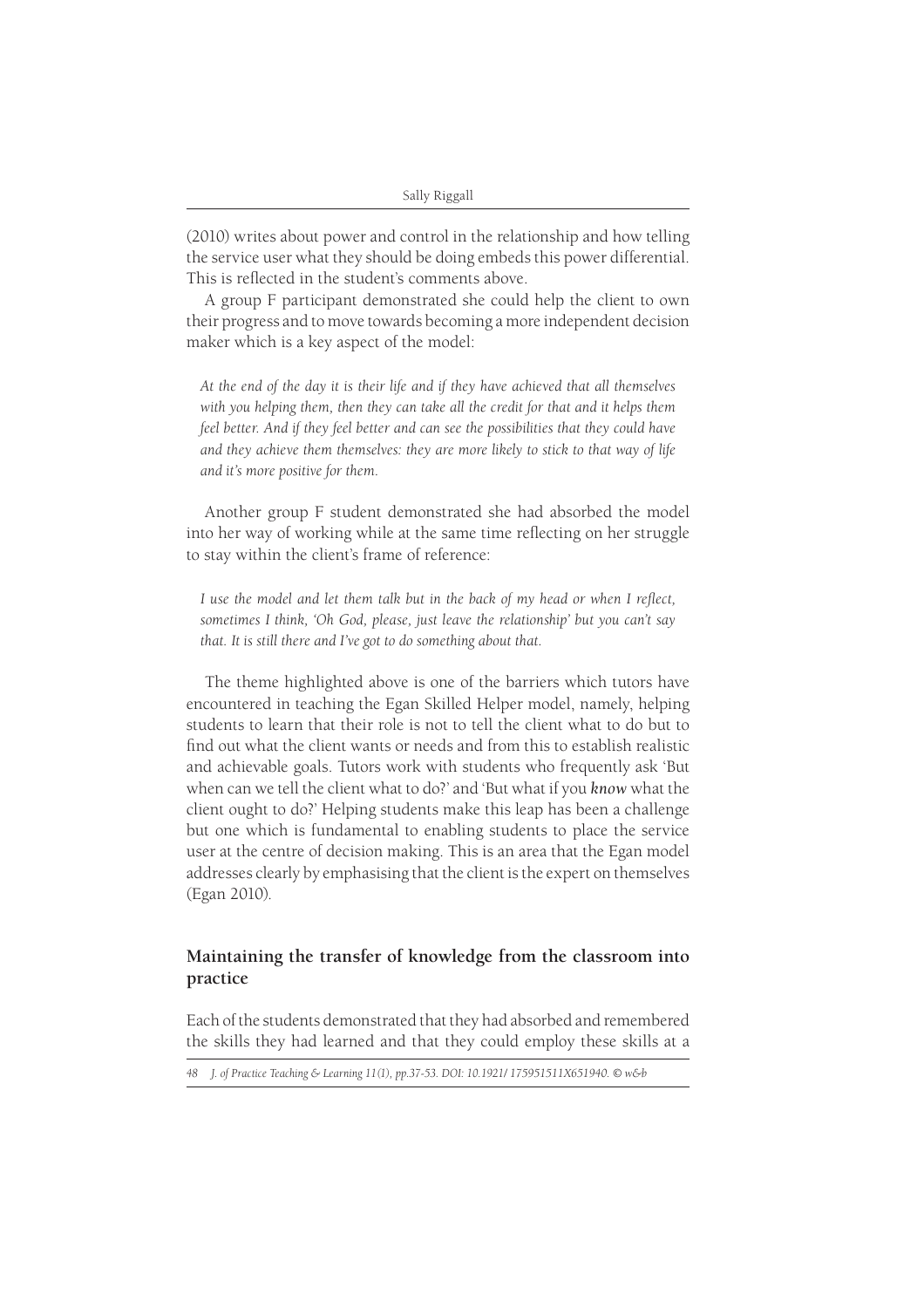later date, several months after the module ended. One group P student demonstrated this by referring to stage three forcefield analysis which is a method of helping the client to assess what would help them adhere to their chosen strategy and what might hinder them in this process:

*The bit I have used quite a bit is actually the last stage, looking at change and using forcefield analysis and also possibilities where they choose some and what will help them.*

Another student from group P demonstrated sustained knowledge by commenting on Egan's (2010) 'SOLER' technique (Sitting squarely, Open body language, Leaning forward, maintaining Eye contact, staying Relaxed) and also the latter stages of the model:

*I've used stages two and three in addition to the stage one skills. I'm working with people with learning disability: we use a person-centred approach. I've been helping people look at what they want to do and formulating plans and the best way forward. The model has also had a positive response from colleagues.*

Some students demonstrated they developed lasting skills in all three stages of the model. One, an experienced practitioner from group P, talked about how he had adopted the whole model and how this had had an impact on his workplace practices over a period of time:

*Managers come from outside saying 'we are going to do this and that' and you say*  'no'. It's made you think, 'no, you don't do that: you've got to listen to what they *want' so we've put that into practice quite a lot. It has changed working practices. Really, it has. We imposed, or I imposed my own wants, I wanted them to do things, as my own values, 'you should be doing this and going there' and now I step back*  and find out what they want. I knew what they should be doing and am trying to *think differently. It is working and proving to be useful.*

The above example shows how this student's values have been influenced by the model. His analysis shows that this way of working is of value to both himself as a helper and to the service user. His comments also illustrate that a change in approach has been adopted and maintained by him in the workplace.

More research into transferring skills from the classroom into the workplace is planned. Students who took part in this study will be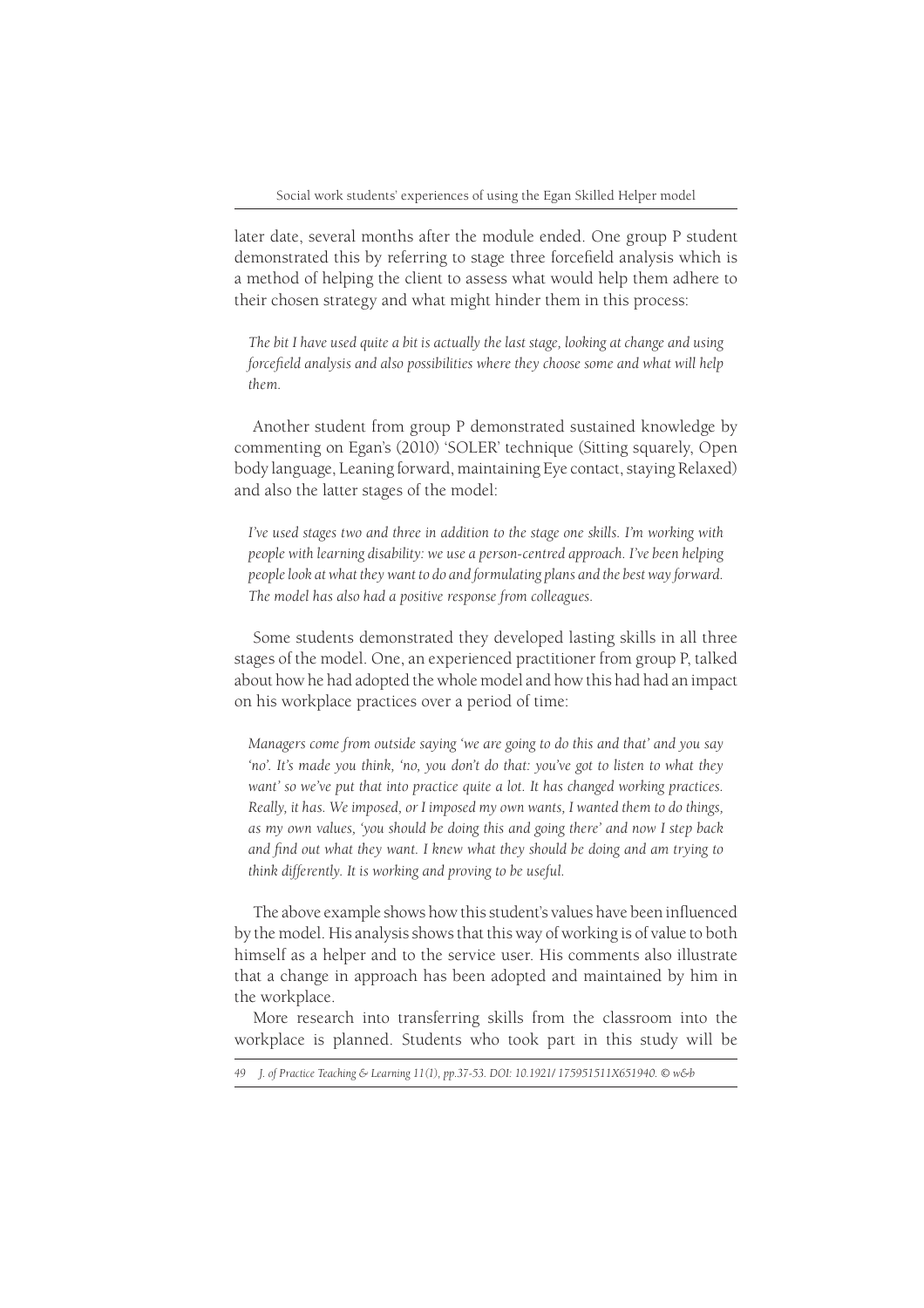interviewed in their second social work practice placement to establish whether their new knowledge and skills have been maintained. Engaging interested practice educators by teaching them the model is also planned. Including practice educators would enable students to discuss their progress with the model during supervision. Findings from this planned project will be discussed in a future paper.

# Discussion and Conclusion

The majority of the fifteen students who took part in the study commented that using Egan's Skilled Helper model improved their communication skills. The students particularly liked the framework offered by the model of 'where is the client now, where do they want or need to be and how are they going to get there.' Having this 'map' gave them confidence and actual, practical ways of working collaboratively with service users and placing them in charge of their own lives. Many students early in their training struggle with the temptation to tell service users what to do and it is encouraging that in this study participants found that using the Egan model curbed these tendencies. Instead they worked collaboratively with clients to help them find ways of managing their problems. Consequently they found there was a move towards client self-determination more quickly. The importance of such autonomy has been highlighted by a number of writers including Cambridge (2004) and Cooper and Spencer-Dawe (2006). A key finding of the study is that placing service users at the centre of decision making promotes earlier resolution of issues. A further study will find out whether using the Egan model enables cases to be closed more quickly.

Almost all of the study participants stated that using new skills contained in the Egan model, such as empathic responding, has enabled them to engage at a deeper level. Indeed, Forrester et al. (2008) and the DCSF's (2010) recommendations were that advanced empathy was a vital skill to learn and should be taught in communication skills modules. One project participant, however, described her use of an empathic reflection and then spoke of her subsequent discomfiture at the intense emotional reaction from the service user. Therefore, a point to note is that in teaching the Egan model, students need to be alerted to the possibility that using empathy can be overwhelming, both for themselves and the service user. Training also needs to include skills for working with strongly expressed emotions.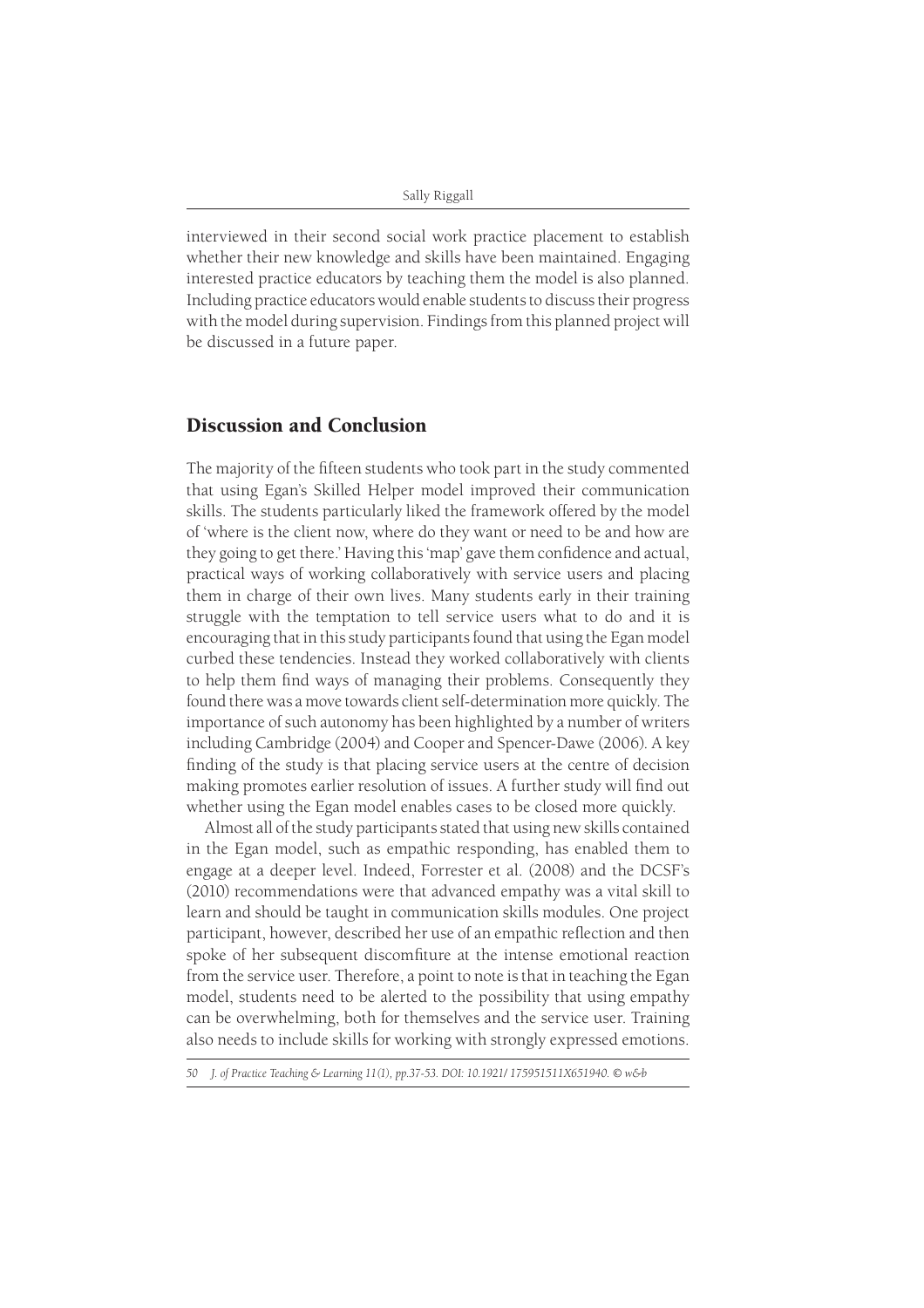The participants' discussion of how they used the Egan model demonstrates how they have transferred their knowledge from the classroom into practice settings. The five full-time students continued to give feedback on the model throughout their first practice placement demonstrating that their learning from year one was sustained into practice. The feedback from a whole group of ten, employment-based, part-time students has also been useful in evaluating how knowledge has been transferred because these students were already experienced practitioners and held a case-load of service users. A key finding is that these participants have been willing to change their approach by putting into practice a new model. A further study is planned to establish whether their new skills have been sustained over a longer period.

The study has limitations, mainly concerning its size which was governed inevitably by the availability of students and their capacity to give time to the project. The sample size was small and consisted of exclusively white students, the majority of whom were female. Ashencaen Crabtree and Baba (2001) comment that all Western counselling approaches extoll the importance of individual needs and goals. They argue that in some cultures, such as Islam, the needs of community outweigh those of self-interest and that practitioners need to recognise such factors. Egan comments that his theory may well not fit other cultures, or may need adaptation. However, he also emphasises the importance of recognising diversity within cultures, stating 'clients are individuals, not subcultures or groups' and that practitioners need to use interventions which 'factor in key cultural and personal-culture variables' (Egan, 2010 pp.51-52). Working with these corollaries can be highly challenging for practitioners and since there is little research in this area, further exploration would be useful.

Another limitation is that the interest in the subject by the author (who also taught the module) may have influenced the members of the focus group to give more positive feedback than they would have given to an independent third party (Robson, 2002). This constraint will be addressed in the next study by the inclusion of an independent interviewer.

A criticism of the Egan model is that it assumes service users will be able to communicate verbally. Indeed, Rowland and McDonald (2009) in their paper on communication skills with service users who have aphasia (people who cannot form words but who have cognitive understanding) raise the issue of how social work students are taught to communicate with people who do not have verbal skills. The authors emphasise the importance of enabling all service users to be able to express their needs and voice their

*<sup>51</sup> J. of Practice Teaching & Learning 11(1), pp.37-53. DOI: 10.1921/ 175951511X651940. © w&b*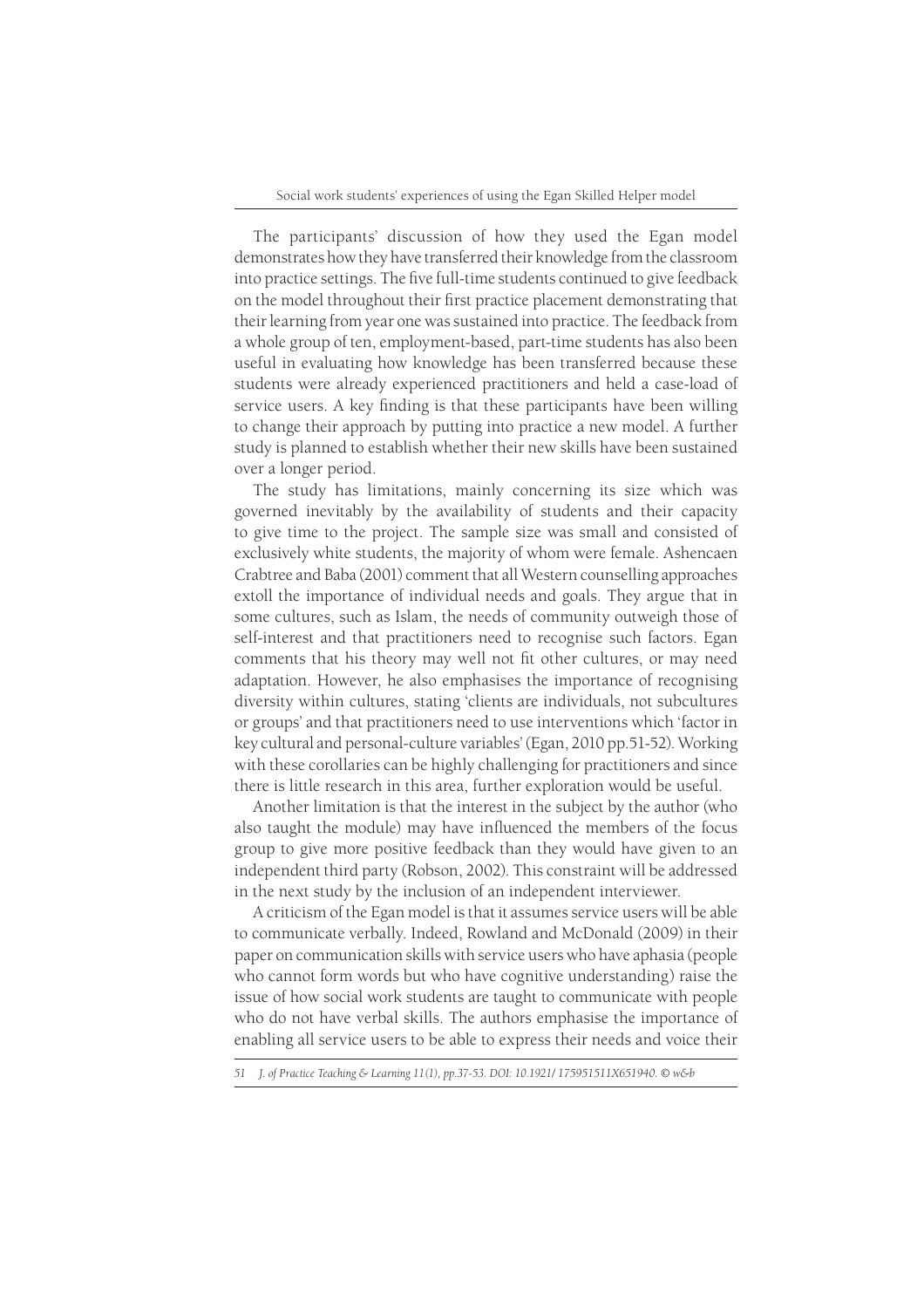Sally Riggall

concerns, often non-verbally. They also emphasise the crucial importance in these instances of helpers using empathic responses. The Egan model places the service user at the centre of decision making by encouraging the helper to first find out their needs and then collaborate in establishing achievable goals. This process does not have to consist of using purely verbal skills. More creative approaches can be employed such as using symbols, artwork and advocacy skills. One student in the study reported using the Egan model when working with children with profound learning disabilities to establish what they needed or wanted and this can be taken as a starting point to a more detailed investigation in the future.

A planned development from the current project is to involve the same group of students in assessing further the efficacy of the model including whether it leads to cases being closed more quickly. It will also examine whether students' knowledge and skills from learning the model have been sustained over time. A second planned project will find out whether learning could be further embedded by involving practice educators. Trevithick et al (2004) in their report for SCIE suggested social work educators should embed communication skills into practice by working with practice educators and service users in order to maximise student learning within practice itself. Practice educators will have the opportunity to learn the model so that they will be enabled to support the new sample of students who have volunteered to give feedback on the Egan model during their placement. These projects will explore further the usefulness of the Skilled Helper model in enabling students to develop their communication skills.

# References

- Ashencaen Crabtree, S. and Baba, I. (2001) Islamic perspectives in social work education: Implications for teaching and practice. *Social Work Education*, 20, 4, 469-481
- Cambridge, P. (2004) Good enough decision making? Improving decision-making in adult protection. *Social Work Education*, 23, 6, 711-729
- Cooper, H. and Spencer-Dawe, E. (2006) Involving service users in interprofessional education: Narrowing the gap between theory and practice. *Journal of Interprofessional Care*, 20, 6, 603-617

Currer, C. (2007) *Loss and Social Work.* Exeter: Learning Matters Department for Children, Schools and Families (2010) *Social Work Task Force:* 

*52 J. of Practice Teaching & Learning 11(1), pp.37-53. DOI: 10.1921/ 175951511X651940. © w&b*